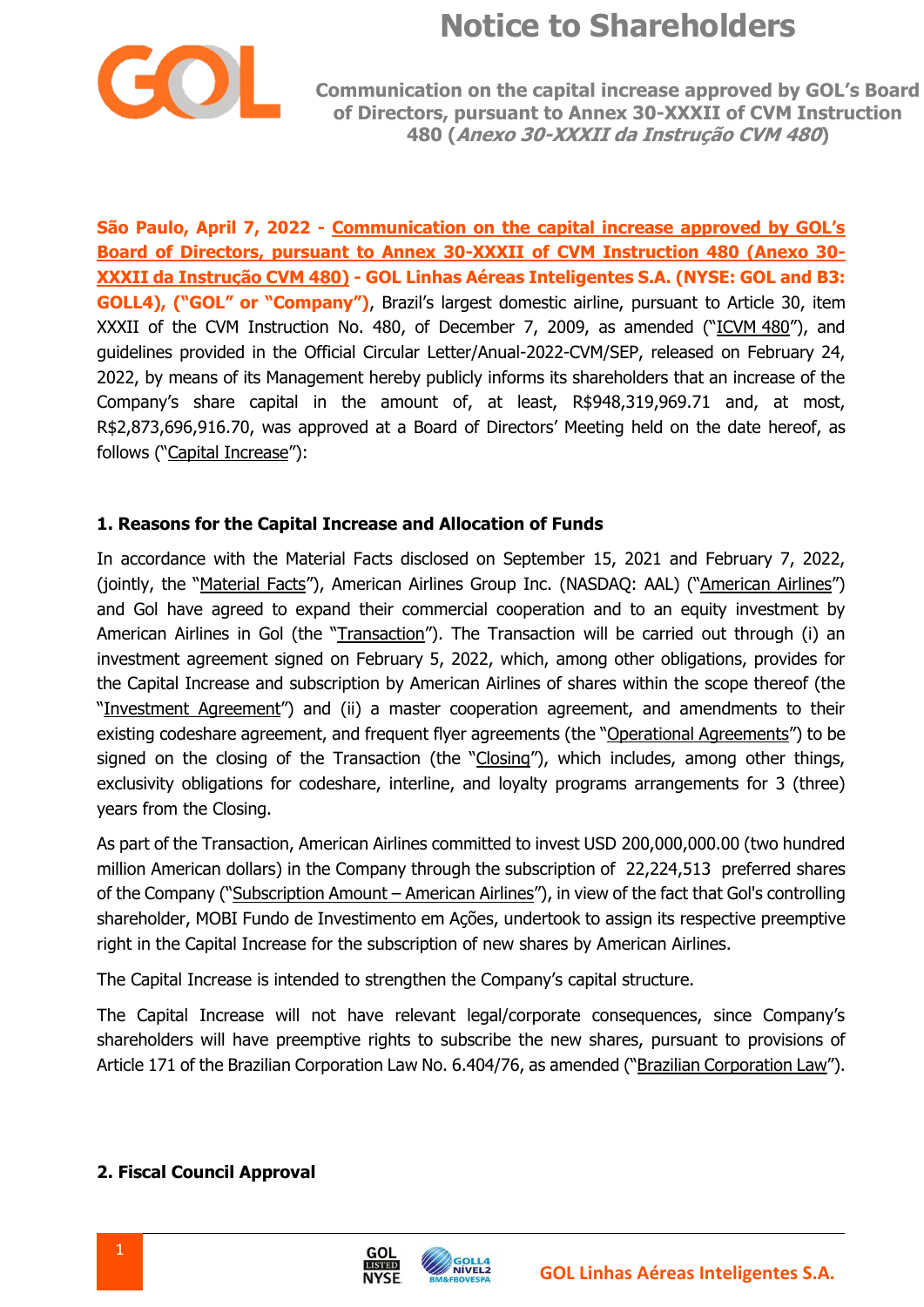

**Communication on the capital increase approved by GOL's Board of Directors, pursuant to Annex 30-XXXII of CVM Instruction 480 (Anexo 30-XXXII da Instrução CVM 480)**

The Fiscal Council gave a favorable opinion to the capital increase at a meeting held on April 7, 2022. Copy of the Fiscal Council opinion is available on the websites of CVM [\(www.cvm.gov.br\)](http://www.cvm.gov.br/) and the Company [\(https://ri.voegol.com.br/\)](https://ri.voegol.com.br/).

#### **3. Maximum Number of Shares to be Issued and Guaranteed Rights**

The Capital Increase will be carried out through the issuance, for private subscription, of up to 67,347,010 preferred shares, in the amount of up to R\$2,873,696,916.70 ("Total Capital Increase"), subject to partial ratification in the event the Capital Increase Minimum Amount (as defined in item 10 below) is reached. American Airlines presented a firm commitment of subscription of the Subscription Amount – American Airlines, which guarantees the Capital Increase Minimum Amount.

The preferred shares to be issued will grant to its holders the same rights, advantages and restrictions granted by of each of the existing preferred shares issued by the Company, as set forth in its Bylaws, including the right to receive full dividends and/or interest on equity declared by the Company as from the date of the ratification, even if partial, of the Capital Increase.

#### **4. Issue Price per Share, Criteria and Economic Justification**

The issue price of each preferred share shall be R\$42.67 ("Preferred Share Issue Price"), defined pursuant to Article 170, Paragraph 1, item III of Law No. 6.404/76, based on the closing price of the preferred shares issued by the Company at B3 S.A. – Brasil, Bolsa, Balcão ("B3") from the last 60 trading sessions (i.e. R\$16.58), increased by a 257,36% ("Premium"). The Company's management understands that, among the criteria for determining the Issue Price, the one that most adequately reflects the price of the Company's shares is the share price on the stock exchange, considering that, in the Management's view, it is justifiable to include the Premium on the quoted value due to (a) the depreciation of the value of the shares during the Covid-19 pandemic, which severely affected the aviation sector; and (b) the investment commitment presented by American Airlines (an independent third party), which will allow for substantial capitalization of the Company for the benefit of all shareholders and at an amount considerably in excess of the current quoted price.

Thus, there are elements to justify the single application of the pricing criteria provided for in item III, Paragraph 1 of Article 170 of Law No. 6.404/1976, which represents, according to Management's opinion, the most appropriate way of price the Company's shares without unjustified dilution of shareholders who decide not to participate in the Capital Increase.

The Company informs that no appraisal reports were prepared in relation to the definition of the Issue Price.

**NÍVEL2** 

GOI **LISTED** 

**NYSE** 

#### **5. Preemptive Rights**

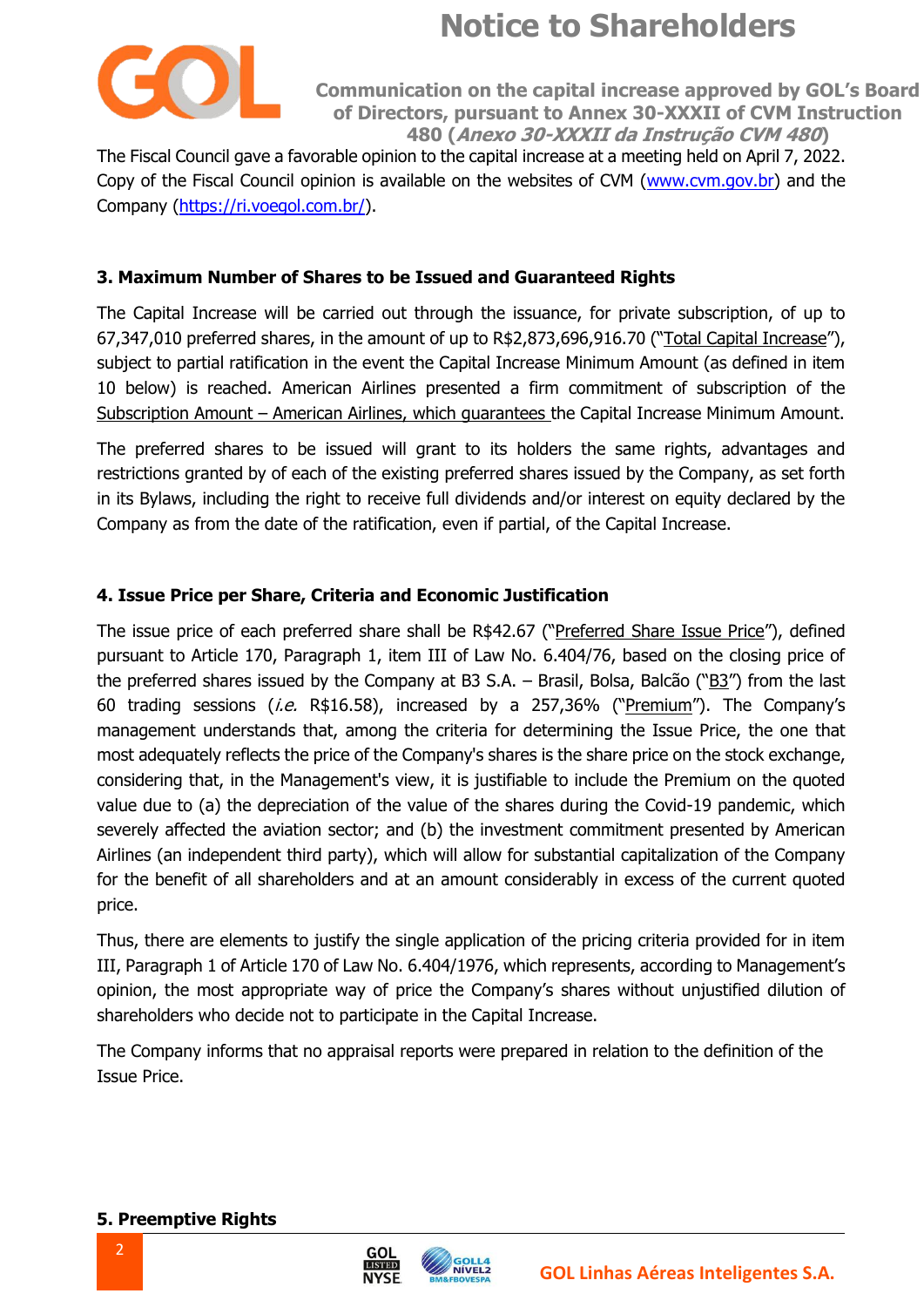

**Communication on the capital increase approved by GOL's Board of Directors, pursuant to Annex 30-XXXII of CVM Instruction 480 (Anexo 30-XXXII da Instrução CVM 480)**

The Company's shareholders shall have preemptive rights to subscribe new shares of the Company within the scope of the Capital Increase, pursuant to Article 171 of Law No. 6.404/76, based on their respective holdings at the closing of B3's trading on April 12, 2022 (inclusive) ("Cut-off Date"). The Company's shares acquired from and including April 13, 2022 (inclusive), shall not grant preemptive rights for the subscription of shares to the acquiring shareholder and shall be traded ex-subscription rights.

Since the Capital Increase will only be carried out with the issuance of Gol's preferred shares, shareholders interested in exercising their preemptive right should note that: (i) for every common share, the holder will be granted the right to subscribe to 0.0048792006523 preferred share issued in the Capital Increase; and (ii) for each 1 (one) preferred share, its holder will be granted the right to subscribe to 0.1707720228319 preferred share issued in the Capital Increase. The amounts indicated above were defined based on the respective proportions of the Dividends Participation, pursuant to Article 5, paragraph 8 of the Company's Bylaws.

### **6. Subscription by American Airlines**

As disclosed in the Material Facts, American Airlines will subscribe to the Subscription Amount – American Airlines, which, in the end, will correspond approximately to 5.3% (five point three percent) of the economic interests of the Company.

#### **7. Information on the historical evolution of the Company's preferred share quote at B3**

#### **7.1. Annual stock prices of the preferred shares over the last three years:**

| (in reais)                       | 2021     | 2020     | 2019     |
|----------------------------------|----------|----------|----------|
| Minimum<br><b>Stock</b><br>Price | R\$14.58 | R\$5.60  | R\$20.09 |
| Maximum<br><b>Stock</b><br>Price | R\$28.75 | R\$39.05 | R\$44.62 |
| <b>Average Stock Price</b>       | R\$21.42 | R\$20.60 | R\$30.96 |

**7.2. Quarterly stock prices of the preferred shares over the last two years:** 

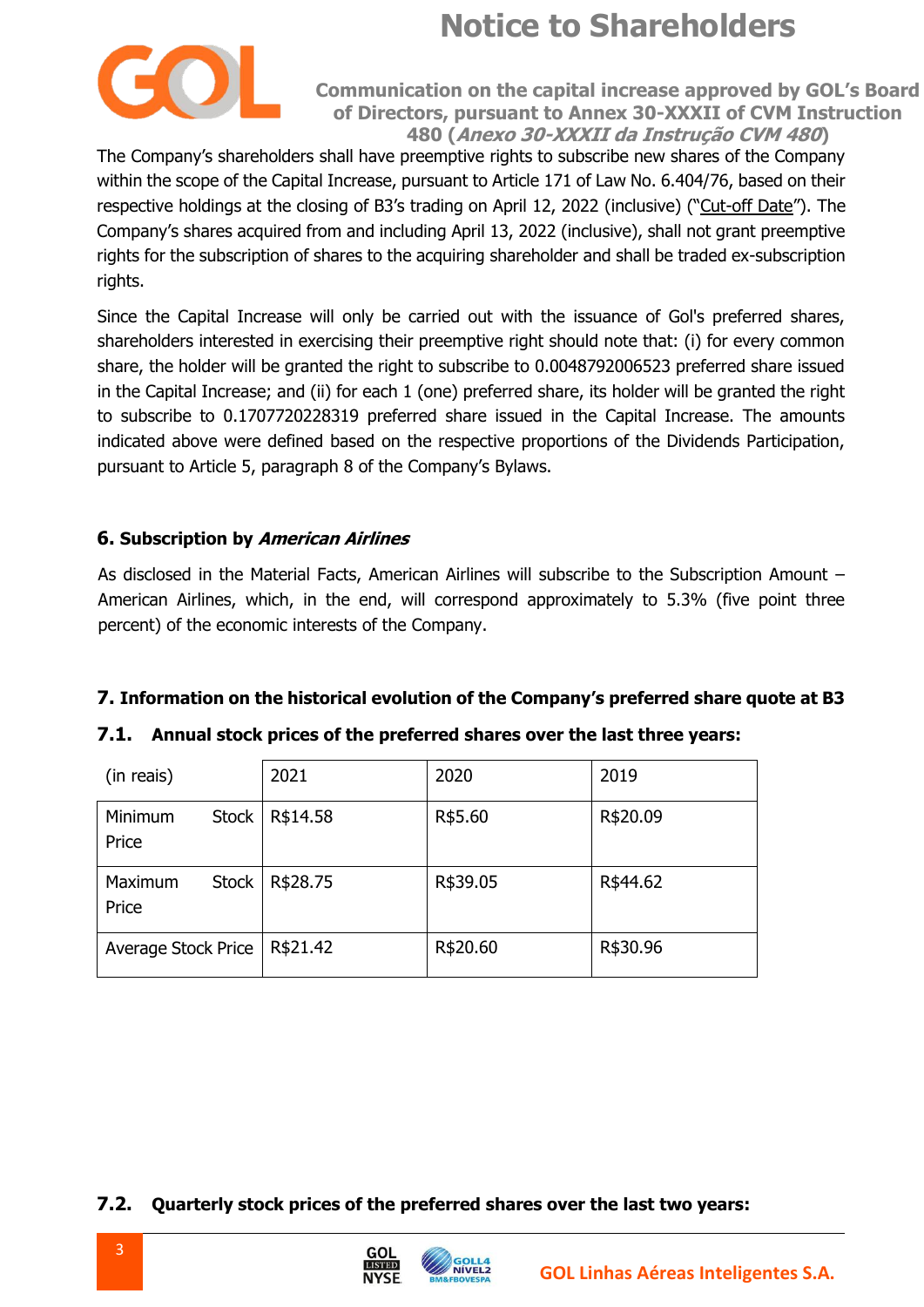

**Communication on the capital increase approved by GOL's Board Communication on the capital increase approved by GOL's Board of Directors, pursuant to Annex 30-XXXII of CVM Instruction 480 (Anexo 30-XXXII da Instrução CVM 480)**

| 2020 (in reais)        | 1º Quarter | 2º Quarter | 3º Quarter | 4º Quarter |
|------------------------|------------|------------|------------|------------|
| Minimum Stock<br>Price | R\$5.60    | R\$9.47    | R\$16.47   | R\$15.62   |
| Maximum Stock<br>Price | R\$39.05   | R\$23.99   | R\$21.95   | R\$27.94   |
| Average Stock<br>Price | R\$27.68   | R\$13.97   | R\$19.05   | R\$21.71   |

| 2021 (in reais)        | 1º Quarter | 2º Quarter | 3º Quarter | 4º Quarter |
|------------------------|------------|------------|------------|------------|
| Minimum Stock<br>Price | R\$18.83   | R\$21.64   | R\$16.60   | R\$14.58   |
| Maximum Stock<br>Price | R\$26.20   | R\$28.75   | R\$23.72   | R\$21.88   |
| Average Stock<br>Price | R\$22.86   | R\$24.64   | R\$20.41   | R\$17.77   |

#### **7.3. Monthly stock prices of the preferred shares over the last six months:**

| (in reais)                    | March/22 | Feb/22   | Jan/22   | Dec/21   | Nov/21   | Oct/21   |
|-------------------------------|----------|----------|----------|----------|----------|----------|
| Minimum<br><b>Stock Price</b> | R\$12.28 | R\$16.41 | R\$14.86 | R\$14.58 | R\$14.72 | R\$15.18 |
| Maximum<br><b>Stock Price</b> | R\$17.48 | R\$19.92 | R\$18.40 | R\$20.05 | R\$18.79 | R\$21.88 |
| Average<br><b>Stock Price</b> | R\$15.15 | R\$18.20 | R\$16.59 | R\$17.64 | R\$16.77 | R\$18.90 |

**7.4. Average Stock Price of the preferred shares over the last ninety (90) days:** R\$16.65.

**7.5. Stock's issue price applied in the capital increase processes occurred in the last three years** 

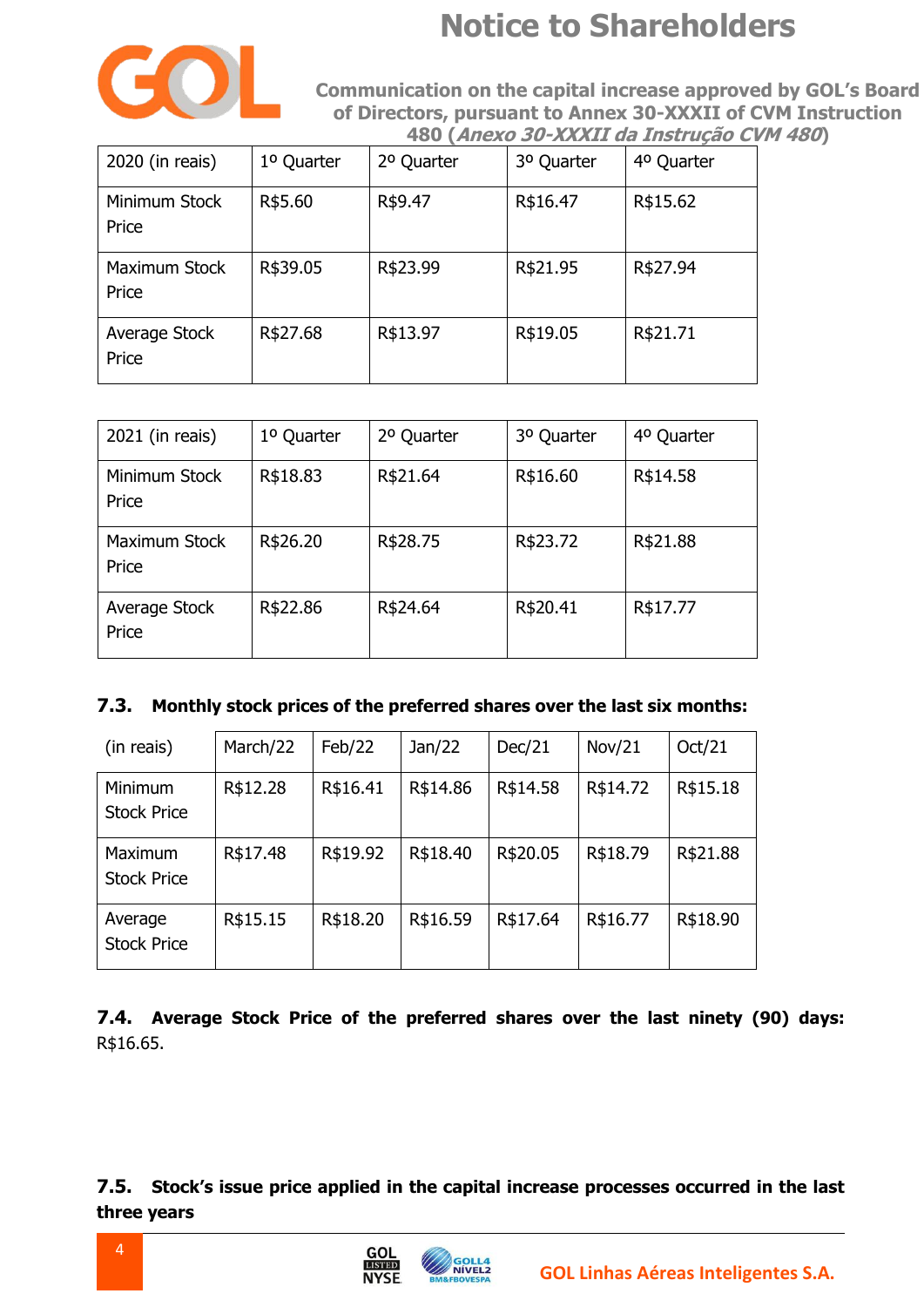

**Communication on the capital increase approved by GOL's Board of Directors, pursuant to Annex 30-XXXII of CVM Instruction 480 (Anexo 30-XXXII da Instrução CVM 480)**

| <b>Date</b> | Price             | <b>Price per</b><br><b>Share (PN)</b> |
|-------------|-------------------|---------------------------------------|
| 02/27/2019  | R\$4,588,828.65   | R\$ 8.80                              |
| 04/26/2019  | R\$ 511,992.80    | R\$ 3.63                              |
| 10/30/2019  | R\$ 60,164,709.01 | R\$ 11.16                             |
| 04/30/2020  | R\$ 726,645.28    | R\$ 3.69                              |
| 07/30/2020  | R\$ 227,626.52    | R\$ 7.84                              |
| 10/29/2020  | R\$ 304,223.92    | R\$ 2.62                              |
| 06/15/2021  | R\$422,611,049.43 | R\$ 24.19                             |
| 07/28/2021  | R\$ 2,087,977.65  | R\$ 4.85                              |
| 03/10/2022  | R\$ 352,491.14    | R\$11.50                              |
| 04/06/2022  | R\$341,929.72     | R\$8.44                               |

### **8. Increase of the Share Capital**

Should the Capital Increase be equivalent to the Total Capital Increase, the total amount of the increase will be R\$ 2,873,696,916.70, observing that R\$ 1.00 (one Brazilian Real) will be allocated to the Company's capital stock and the residual amount will be fully allocated to the Company's capital reserve, so that the Company's share capital will change, from the current R\$4,197,301,072.60, divided into 2,863,682,710 common shares and 314,437,399 preferred shares, **to** R\$4,197,301,073.60, divided into 2,863,682,710 common shares and 381,784,409 preferred shares.

Should the Capital Increase be equivalent to the Capital Increase Minimum Amount, the total amount of the increase will be R\$ 948,319,969.71, observing that R\$ 1.00 (one Brazilian Real) will be allocated to the Company's capital stock and the residual amount will be fully allocated to the Company's capital reserve, so that the Company's share capital will change, from the current R\$ 4,197,301,072.60, divided into 2,863,682,710 common shares and 314,437,399 preferred shares, **to** R\$4,197,301,073.60, divided into 2,863,682,710 common shares and 336,661,912 preferred shares.

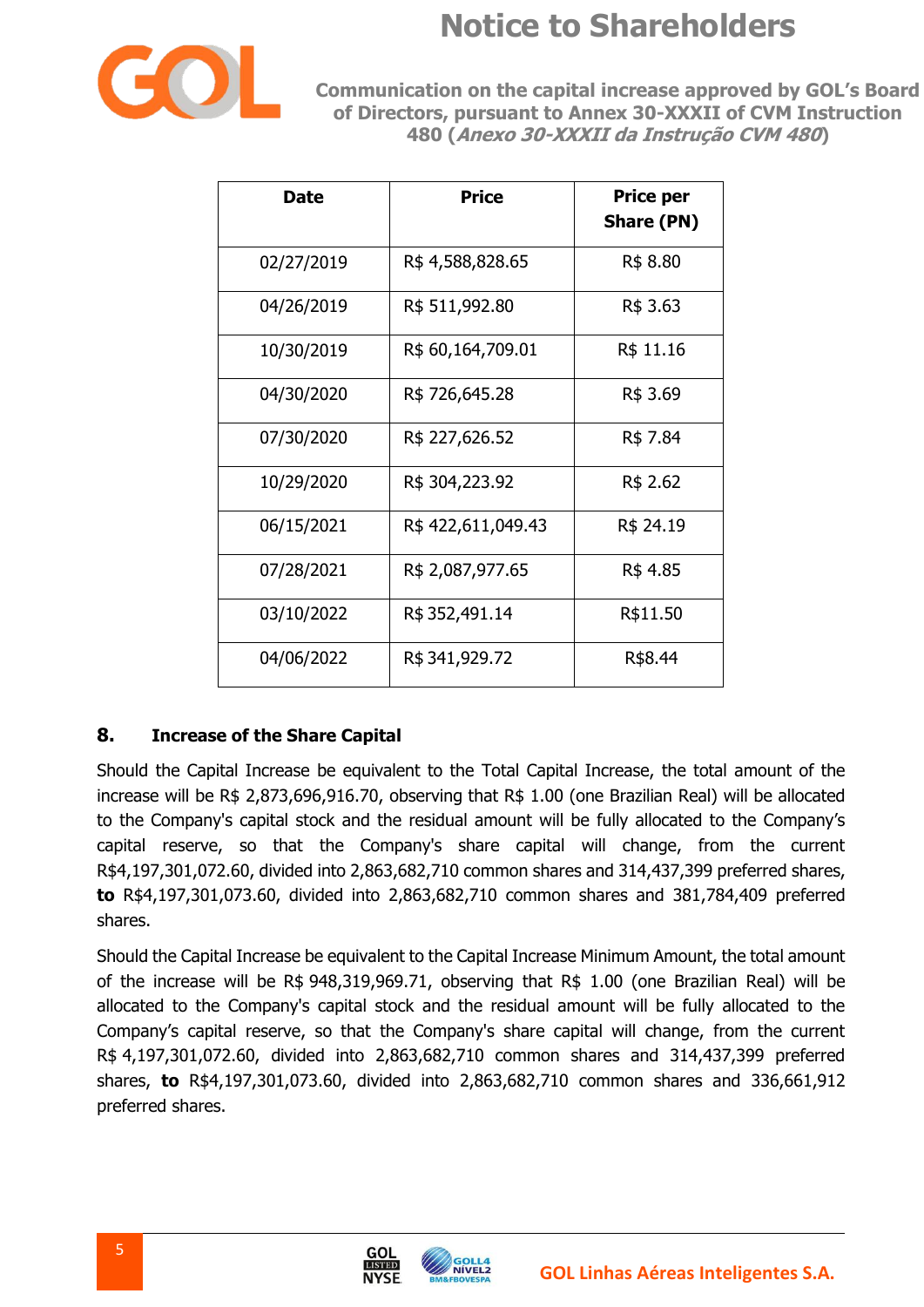

**Communication on the capital increase approved by GOL's Board of Directors, pursuant to Annex 30-XXXII of CVM Instruction 480 (Anexo 30-XXXII da Instrução CVM 480)**

The new wording of article 5 of the Company's Bylaws, reflecting the new share capital and the new number of shares in which the Company's capital stock is divided as a result of the Capital Increase, will be defined in due course, at the time of the ratification of the Capital Increase by the Company's Board of Directors, when the amounts involved in the Capital Increase are effectively known.

### **9. Payment Conditions**

The shares issued within the scope of the Capital Increase shall be fully paid in cash, in domestic currency, upon subscription.

#### **10. Partial Ratification and Capital Increase Minimum Amount**

Once an amount equal to or greater than R\$ 948,319,969.71 ("Capital Increase Minimum Amount"), resulting in the issuance of a minimum of 22,224,513 preferred shares, all registered, book-entry, and with no face value, is subscribed, even if it does not reach the Total Capital Increase amount, the Capital Increase will be considered concluded, partially ratified, and there will be no round of apportionment of unsubscribed shares.

In the event of partial ratification of the Capital Increase, no additional period will be granted for the reconsideration of the subscription decision. Nevertheless, shareholders will have the right to condition the subscription of shares to the Capital Increase be equivalent to the Total Capital Increase. Additionally, the shareholders shall, at the time of subscription, indicate whether, in the event the amount of the Capital Increase is equal or above the Minimum Capital Increase Amount but below the Total Capital Increase, he intends to receive (i) the totality of shares subscribed by him or (ii) an amount of shares equivalent to the pro rata between the total number of shares effectively subscribed and the maximum number of shares originally approved to be issued in the Total Capital Increase, assuming, in the absence of any manifestation, the subscriber's interest in receiving all the subscribed shares.

The shareholder whose condition for the subscription provided for in the respective subscription bulletin has not been implemented, will receive back the amount paid in full, without monetary correction.

### **11. Potential Dilution**

The percentage of dilution for shareholders who do not subscribe any share during the period to exercise the preemptive right of the Capital Increase will be 14.526842380%, assuming the subscription and full payment of the Capital Increase, and will be 5.310752651%, assuming the subscription and payment regarding only the Capital Increase Minimum Amount; provided that the exact percentage of dilution may vary depending on the subscription that is actually achieved within the scope of the Capital Increase.

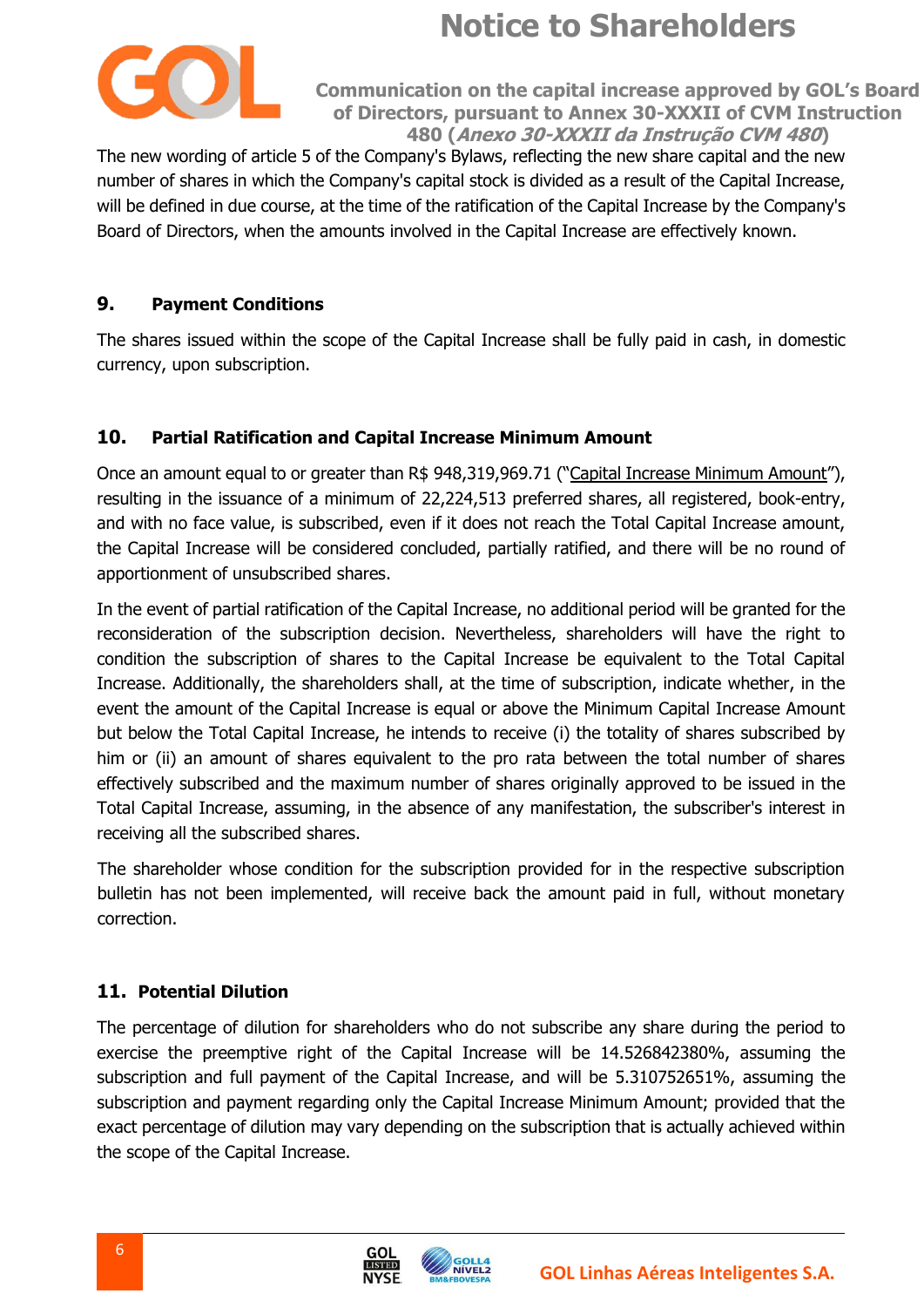

**Communication on the capital increase approved by GOL's Board of Directors, pursuant to Annex 30-XXXII of CVM Instruction 480 (Anexo 30-XXXII da Instrução CVM 480)**

### **12. Management opinion on Capital Increase Effects**

The Company's Management believes that a potential dilution of shareholders is mitigated, in view of historical evolution of the Company's shares.

#### **13. Procedures to Exercise the Preemptive Right**

Shareholders will have preemptive rights to subscribe preferred shares and may subscribe or assign their preemptive rights to third parties, as per art.  $171$ ,  $66<sup>th</sup>$  of the Corporation Law.

The term to exercise the preemptive right shall be thirty (30) consecutive days as of and including April 13, 2022, i.e., until and including May 13, 2022 ("Preemptive Rights Period"). The exercise of the preemptive rights in relation to the shares held under B3 custody shall observe the terms and operational procedures stipulated by B3.

Subject to the procedures established by Itaú Unibanco S.A. ("Itaú"), the financial institution in charge of the Company's shares bookkeeping and B3, the preemptive rights may be exercised from the commencement of the Preemptive Rights Period by shareholders, or by assignees of preemptive rights.

The Company does not intend to file with the Securities and Exchange Commission of the United States of America (SEC) a request for registration of the offer of preemptive rights relating the subscription of preferred shares.

### **14. Share Subscription Procedure**

#### **14.1. Shares under the custody of Itaú**

Holders of subscription rights in custody with Itaú who wish to exercise their preemptive rights for the subscription of shares must, during the Preemptive Rights Period, go to any branches of Itaú network, during business days, from 10:00 a.m. to 4:00 p.m. for the subscription of the new issued shares and payment of the corresponding price. For any clarifications, or more information, please contact the numbers below available during any business days, from 9:00am to 6:00pm: +55 3003- 9285 (Capital cities and metropolitan areas), 0800 7209285 (other locations) or 4004-4828 + options 3-6-3 (account holders).

#### **14.2. Shares Under the Custody of B3's Central Depositary**



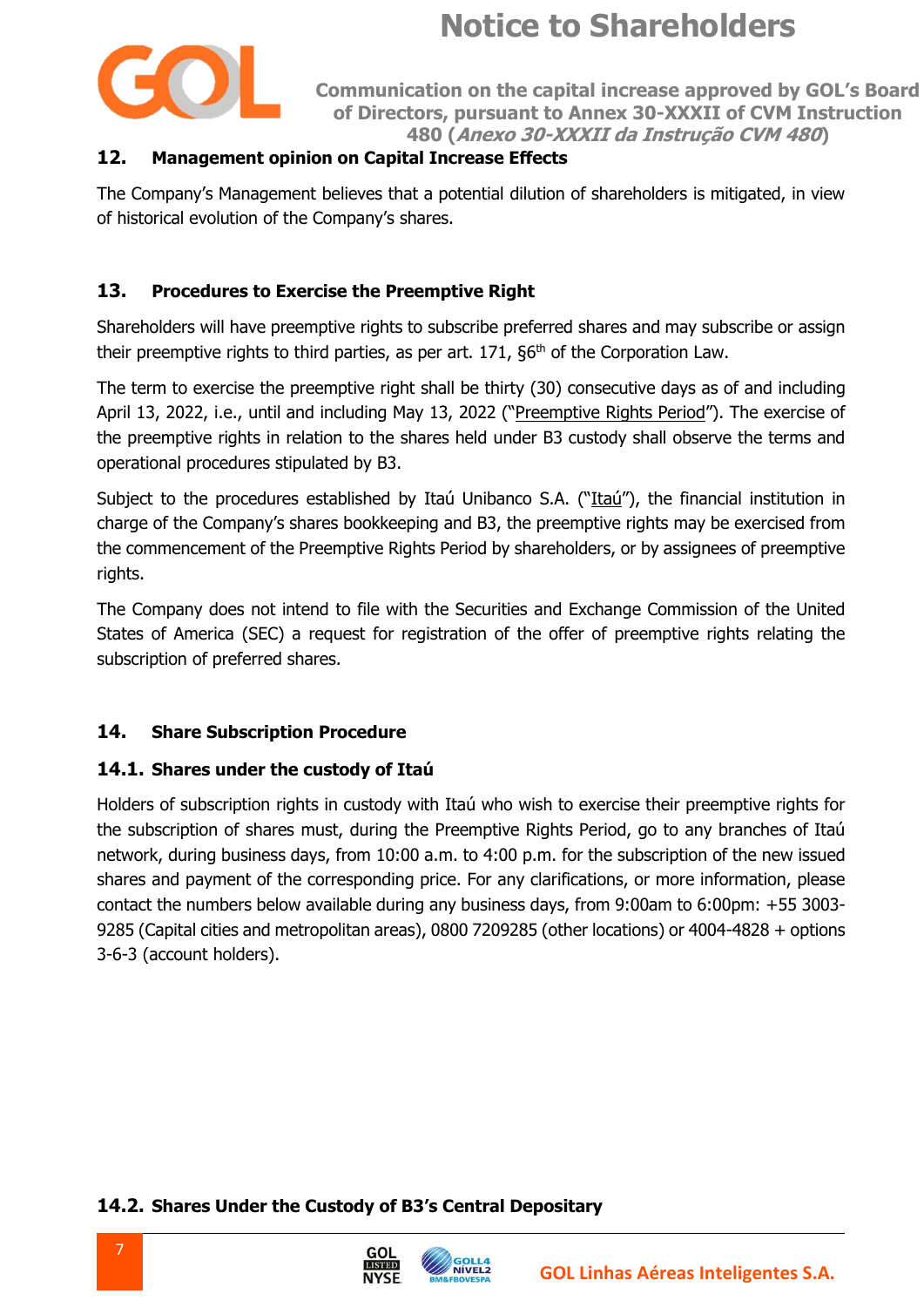

**Communication on the capital increase approved by GOL's Board of Directors, pursuant to Annex 30-XXXII of CVM Instruction 480 (Anexo 30-XXXII da Instrução CVM 480)**

The holders of subscription rights under the custody of Central Depositary shall exercise respective subscription rights by means of their custody agents and in accordance with the rules stipulated by Central Depositary.

### **15. Documentation for Share Subscription and Assignment of Subscription Right**

The holders of subscription rights under the custody of Itaú intending to exercise their Preemptive Right or assign such right, directly or by means of Itaú, shall submit the following documents:

**Individuals:** (i) identity document; (ii) individual taxpayer's register (CPF), and (iii) proof of residence.

Legal Entity: (i) original and a copy of its bylaws and minutes of election of current board of executive officers or a certified copy of restated charter or bylaws, (ii) corporate taxpayer's register (CNPJ), (iii) a certified copy of the corporate documents evidencing the powers of subscription bulletin signatory; and (iv) a certified copy of the identity card, individual taxpayer's register (CPF) and signatory(ies)'s proof of residence. Additional documents may be requested from investors residing abroad.

**Representation by Proxy:** in this assumption, a public proxy instrument with specific powers shall be submitted, accompanied by documents mentioned above, where applicable, of the grantor and attorney-in-fact

The holders of subscription rights under the custody of B3's Central Depositary shall exercise their preemptive rights through their custody agents, subject to the terms stipulated by B3 and the conditions hereof.

The signature of the subscription bulletin shall represent the manifestation of the irrevocable and irreversible will of the investors to acquire new shares, resulting in the relevant person's irrevocable and irreversible obligation to fully pay for them upon subscription.

#### **16. Subscription Receipts**

#### **16.1. Subscription Receipts at the Central Depository**

Subscription receipts for shares subscribed for exercising the preemptive right at B3 will be available to subscribers on the first business day following the last day of the Preemptive Right Period.

#### **16.2. Subscription Receipts at the Bookkeeper**

Subscription receipts for shares subscribed for exercising the preemptive right at the Bookkeeper (book-entry environment) will be available to subscribers immediately after signing the subscription bulletin.

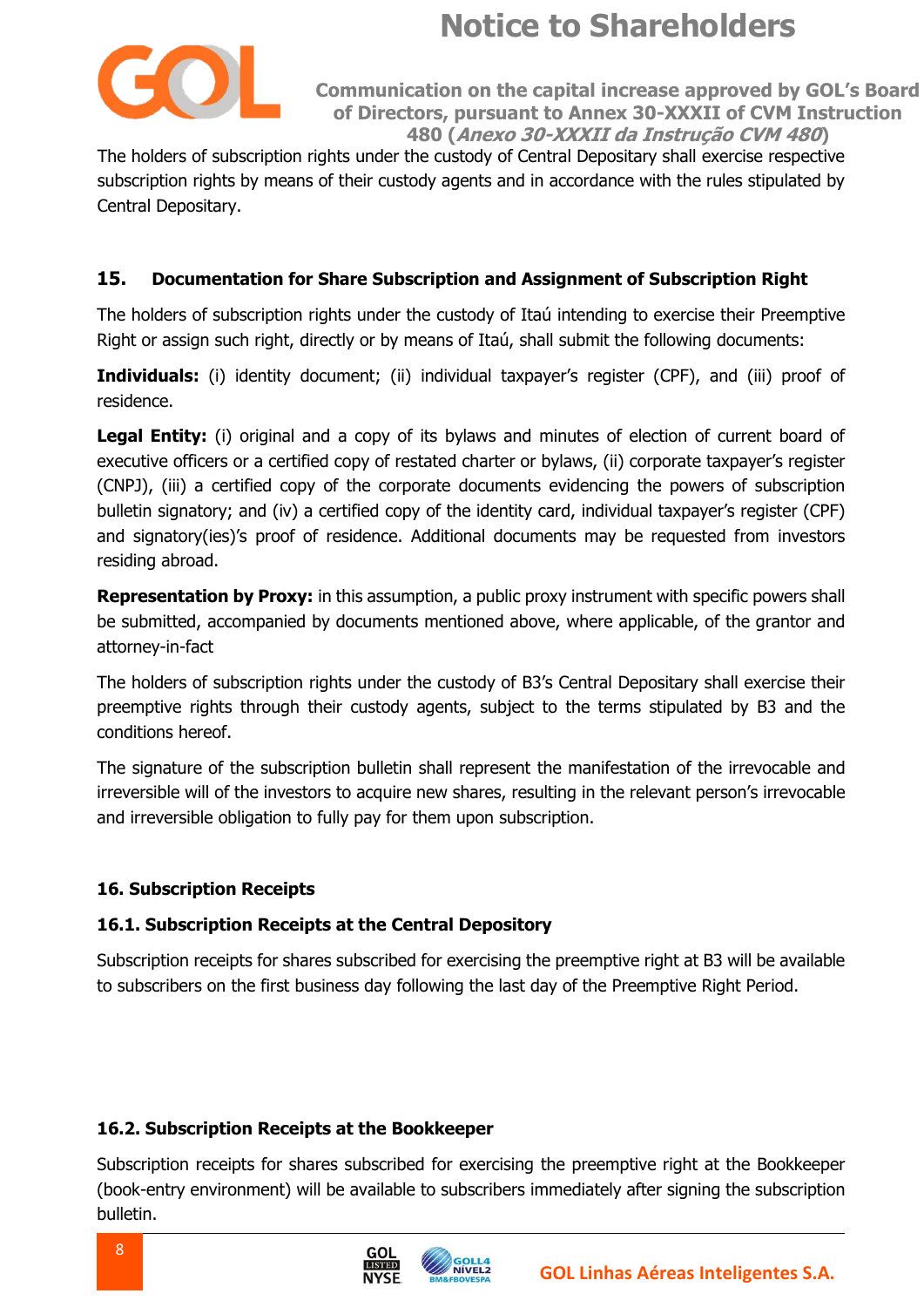

**Communication on the capital increase approved by GOL's Board of Directors, pursuant to Annex 30-XXXII of CVM Instruction 480 (Anexo 30-XXXII da Instrução CVM 480)**

#### **17. Trading Subscription Receipts**

Subscription receipts will be negotiable on B3 from May 16, 2022 (first business day after the end of the Preemptive Right Period), until the date of ratification, albeit partial, of the capital increase.

#### **18. Credit of Shares**

The issued shares should be visible on the shareholders' statements as from the  $3<sup>rd</sup>$  business day after such ratification.

#### **19. Additional Information**

The Company will keep its shareholders and the market in general informed about the Capital Increase, pursuant to the applicable regulations.

**This Notice to Shareholders does not constitute an offer to sell, buy or exchange, or a solicitation of an offer to sell, buy or exchange, any security described herein, and no offer, sale, purchase or exchange of any such security will occur in any jurisdiction in which such offer, sale, purchase or exchange would be unlawful without prior registration or exemption pursuant to the applicable securities laws of such jurisdiction. In particular, any offer, sale, purchase or exchange will be made pursuant to registration under the U.S. Securities Act of 1933 ("Securities Act") or pursuant to an exemption from registration or a transaction not subject to the registration requirements of the Securities Act.**

#### **Investor Relations**

ri@voegol.com.br www.voegol.com.br/ir +55(11) 2128-4700

#### **About GOL Linhas Aéreas Inteligentes S.A.**

GOL is Brazil's largest airline, leader in the corporate and leisure segments. Since its founding in 2001, it has been the airline with the lowest unit cost in Latin America, which has enabled the democratization of air transportation. The Company has alliances with American Airlines and Air France-KLM, in addition to making available to Customers many codeshare and interline agreements, bringing more convenience and ease of connections to any place served by these partnerships. With the purpose of "Being First for Everyone", GOL offers the best travel experience to its passengers, including: the largest inventory of seats and the most legroom; the most complete platform with internet, movies and live TV; and the best loyalty program, SMILES. In cargo